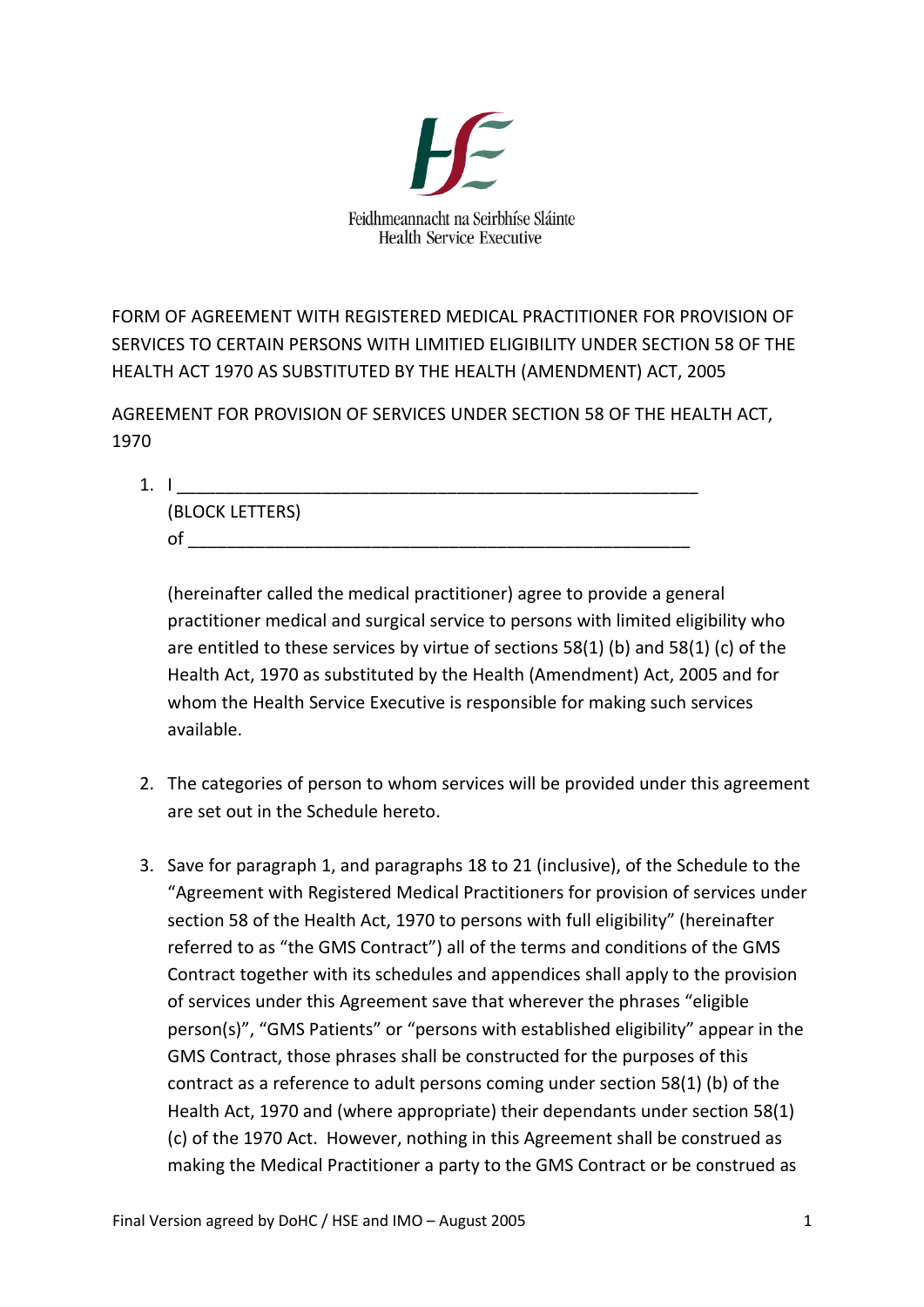requiring the Medical Practitioner to provide services under section 58 of the Health Act, 1970 to persons with full eligibility.

- 4. Where a medical practitioner prescribes such drugs and medicines as s/he considers necessary for any person with limited eligibility entitled to services under section 58(1) (b) and 58(1) (c) of the Health Act 1970, s/he shall have due regard to the need for economy but shall have primary regard for the interests of the patients.
- 5. The medical practitioner may terminate this contract with three months' notice or such shorter notice as may be accepted by the Health Service Executive.
- 6. The medical practitioner shall receive a once off payment of €35 in respect of each first time qualified person for a GP visit card registered to his/her list pursuant to this agreement, subject to an overall limit in respect of the aggregate of all such payments in the State of 200,000 payments.
- 7. A one off entry arrangement of GPs to the GMS Scheme who currently do not hold a GMS contract will be allowed under this agreement in line with the recommendation of the Labour Relations Commission on 20 June 2005.
- 8. In relation to GPs who already hold a GMS contract the following applies:
	- (i) The "panel" referred to in 'Appendix A (ix) Annual Leave' and '(x) Sick Leave' of the GMS contract is the aggregate of all persons provided with services by the medical practitioner under section 58 of the Health Act, 1970 (being persons with full eligibility within section 58(1) (a) and persons with limited eligibility within section 58(1) (b) and (c) of the Health Act, 1970.
	- (ii) The "list" referred to in 'Appendix A (xi) Maternity Leave' and '(xii) Study Leave' of the GMS contract is the aggregate of all persons provided with services by the medical practitioner under section 58 of the Health Act, 1970 (being persons with full eligibility within section 58(1) (a) and persons with limited eligibility within section 58(1) (b) and (c) of the Health Act, 1970).
	- (iii) In relation to arrangements which have already been agreed by the Department of Health and Children and the Irish Medical Organisation as part of the GMS contract and which are the subject of various circular letters, including refund of medical indemnity insurance, practice staff allowances, practice support grants, practice development grants, special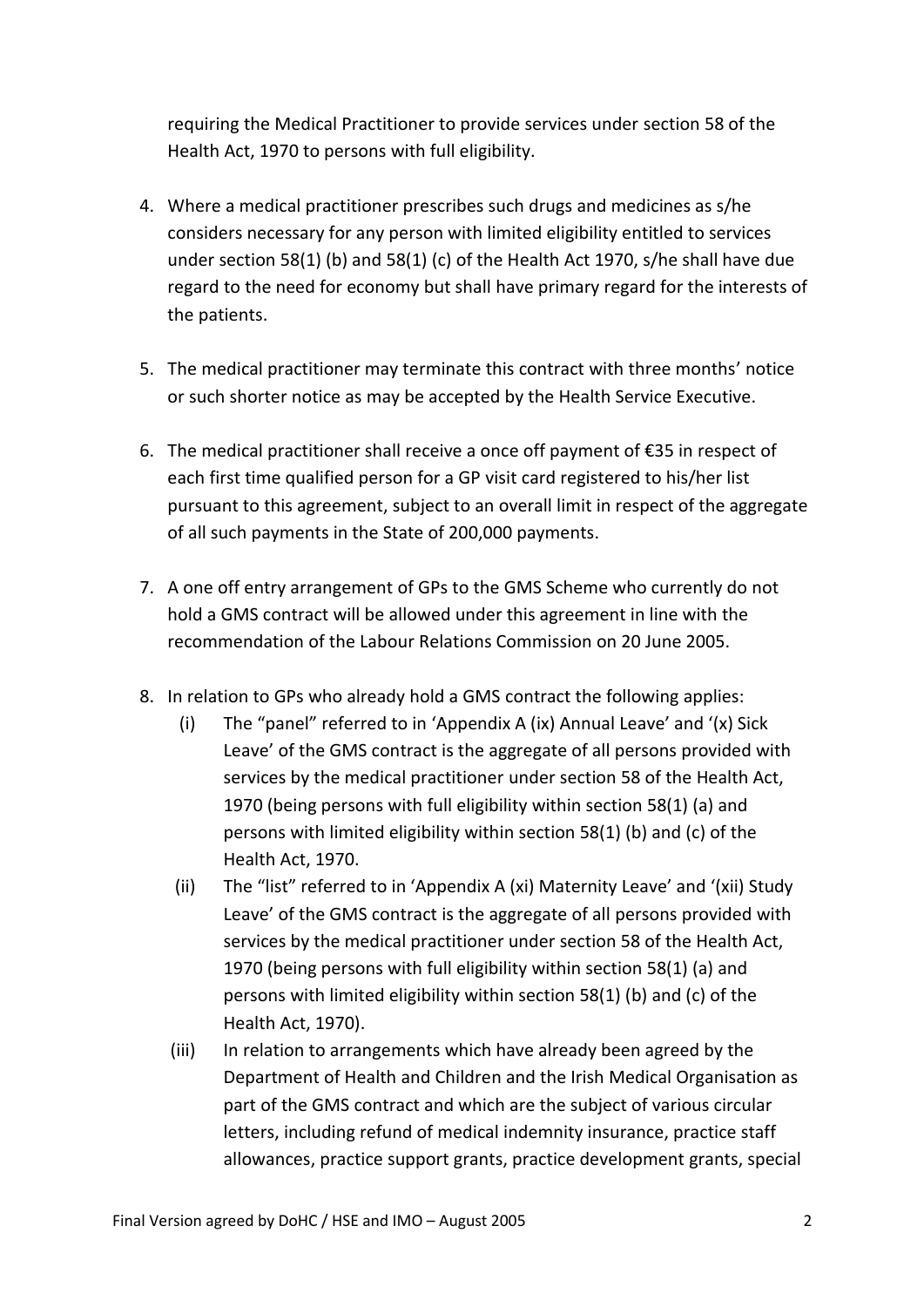leave, and where reference is made therein to "list" and /or "panel" this will be the aggregate of all persons provided with services by the medical practitioner under section 58 of the Health Act, 1970 (being persons with full eligibility within section 58(1)(a) and persons with limited eligibility within section 58(1)(b) and (c) of the Health Act, 1970).

9. The parties hereto agree that the terms of this Agreement or the implementation thereof shall not be varied or modified other than following consultation, negotiation and agreement between the Irish Medical Organisation, the Health Service Executive and the Department of Health and Children. Furthermore, nothing in this Agreement shall oblige the medical practitioner to provide services to persons other than those who so qualify under the provisions of Sections 58(1) (b) or 58(1) (c) of the Health Act 1970 (as inserted by Section 5 of the Health (Amendment) Act 2005).

| The date of my birth is |    | day of the control of the control of the control of the control of the control of the control of the control o |    | 19            |
|-------------------------|----|----------------------------------------------------------------------------------------------------------------|----|---------------|
| Signed this day         | of |                                                                                                                | 20 |               |
|                         |    |                                                                                                                |    | (signature of |
| medical practitioner)   |    |                                                                                                                |    |               |
| In the presence of      |    |                                                                                                                |    |               |

The above proposal of the medical practitioner for the provision by him/her of services in accordance with the terms and conditions aforesaid is hereby accepted on behalf of the Health Service Executive.

| Signed this | day of                                    |  |
|-------------|-------------------------------------------|--|
|             | On behalf of the Health Service Executive |  |